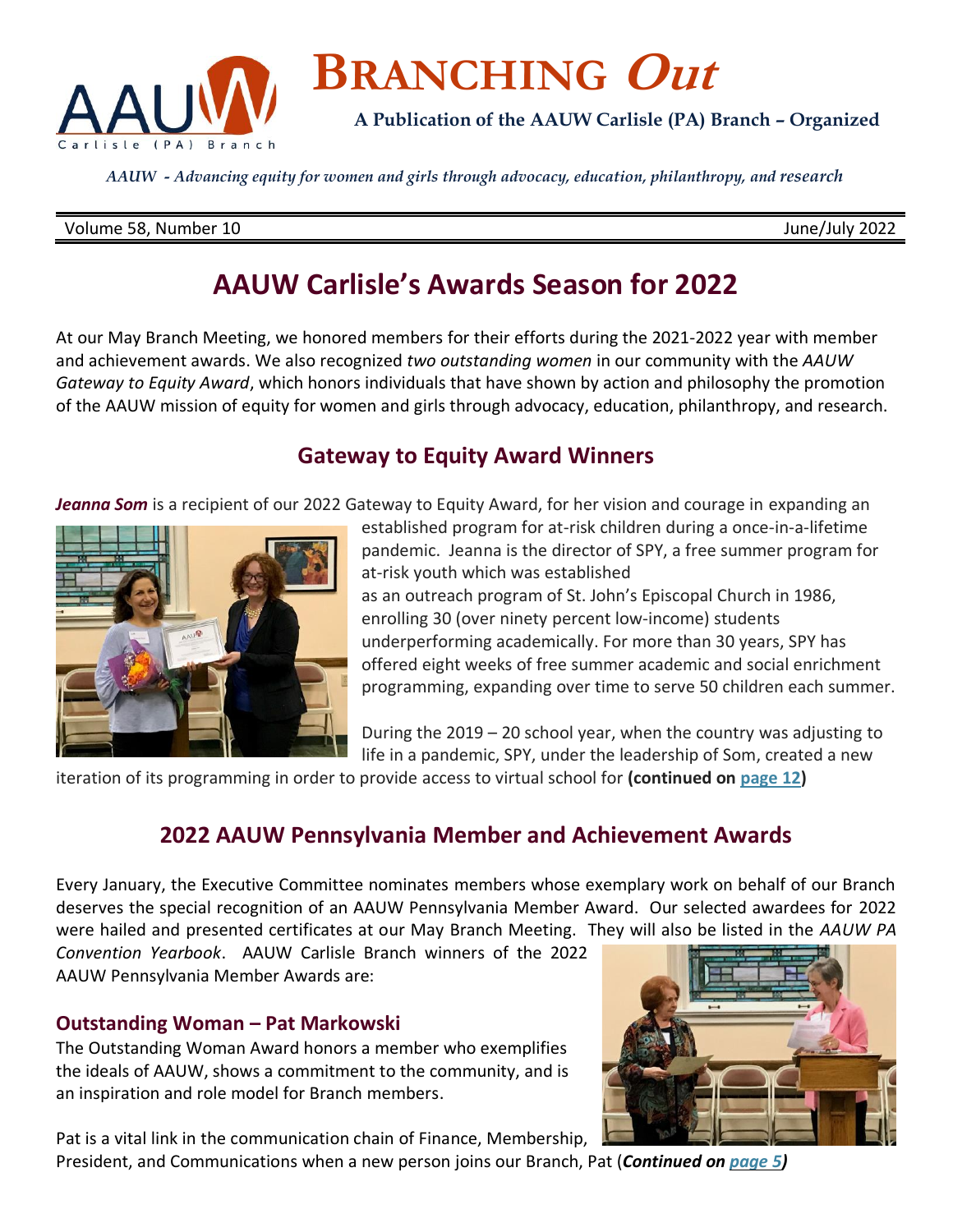# **From the President**

Happy Birthday Title IX! On June 23rd, the law which "prohibits sex (including pregnancy, sexual orientation, and gender identity) discrimination in any education program or activity receiving federal financial assistance" will be 50 years old. AAUW members throughout the country came out in droves in 1972 to support this legislation co-authored by AAUW member and US House Representative Patsy Link. Another AAUW and US House of Representative member Martha Griffiths worked tirelessly for its passage within Congress as well. But our work on this life altering legal protection for women and girls never seems to be done. AAUW continues to advocate for the tenets of this legislation from the local level through the halls of Congress. To find out more about what AAUW is doing - and what you can do - follow this link to the AAUW webpage on Title IX: [https://www.aauw.org/issues/education/title-ix/.](https://www.aauw.org/issues/education/title-ix/)

Also take note of ESPN's planned commemoration of the upcoming 50th anniversary of the passage of Title IX with the broadcast of a documentary featuring "50 stories at the intersections of women, sports, culture and the fight for Equality." To learn more about this upcoming program see: [https://espnpressroom.com/us/press](https://espnpressroom.com/us/press-releases/2021/05/espn-leading-fifty-50-initiative-exploring-fifty-years-of-title-ix-across-the-walt-disney-company/)[releases/2021/05/espn-leading-fifty-50-initiative-exploring-fifty-years-of-title-ix-across-the-walt-disney-company/.](https://espnpressroom.com/us/press-releases/2021/05/espn-leading-fifty-50-initiative-exploring-fifty-years-of-title-ix-across-the-walt-disney-company/) And for our littlest advocates of gender equity, check out the 2021 picture book *An Equal Shot: How the Law Title IX Changed America* by Helaine Becker (available in the Cumberland County Library system).

Speaking of milestones, our Branch has a big one coming up in 2024 - our centennial! In commemoration of this upcoming notable achievement, Branch Historian Kathleen Brennan asked Dickinson College to place a plaque at the site of our first ever Branch meeting on May 10,1924 in Old West. The College has agreed to do so and our Board has approved the funds to commission a 22" X 16" bronze resin plaque which will state, "This plaque is a gift of the Carlisle Branch of the American Association of University Women (AAUW) in celebration of the Branch's centennial. The charter meeting was held on May 10, 1924, in Old West. Mary Curran Morgan, the wife of former Dickinson College President James Henry Morgan, served as the first President of the Branch. May 10, 2024." We hope to incorporate the unveiling of this plaque with other centennial celebrations to be planned by our 100th Anniversary Committee Chairs Jeanna Som and Jean Foschi. Stay tuned!

Wishing everyone a beautiful summer hiatus and I'll look forward to seeing you on August 23rd for the August Social to kick-off our 2022-2023 calendar year!

> *Kathleen Gorak Branch President*

# <span id="page-1-0"></span>**A Night at the Theater**

Join me for a night at the Open Stage theater in Harrisburg on Saturday, June 18 at 7:30 pm to see one of the most produced musicals in the country and Helen Hayes Award winner for Best Production and Best Musical, "Crowns" by Regina Taylor. The following is a synopsis from "The Drama Group" website:

"Crowns' is a moving and celebratory musical play in which hats become a springboard for an exploration of history and identity as seen through the eyes of Yolanda, a young African-American woman who has been sent South to stay with her aunt after her brother is killed in a northern city. As strong women tell the stories of their lives through stories of their hats, Yolanda witnesses a tradition tracing back to African rituals and slavery and *forward to the New Testament and contemporary fashion. Gospel music and dance underscore and support the narratives." [\(https://www.dramagroup.org/shows/crowns-musical\)](https://www.dramagroup.org/shows/crowns-musical)*

For more details about this event see [https://www.openstagehbg.com/show/crowns.](https://www.openstagehbg.com/show/crowns) Please email me before June 17th at [kg1562@gmail.com](mailto:kg1562@gmail.com) if you would like to see this gospel musical so we may coordinate carpooling and seating.

> *Kathleen Gorak Branch President*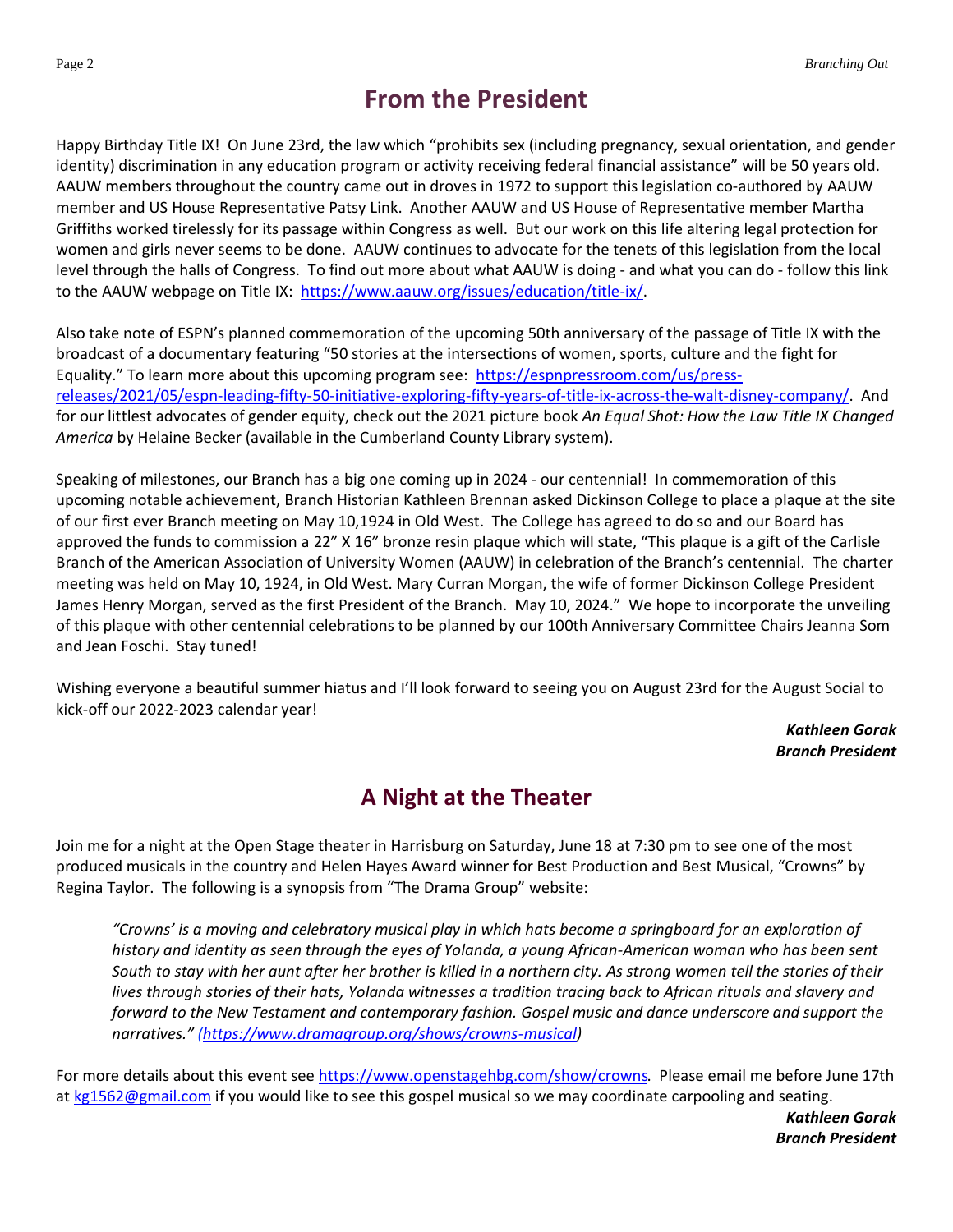# **Upcoming Events**

| <b>AAUW March 2022</b> |                   |                                     |                                        |                        |
|------------------------|-------------------|-------------------------------------|----------------------------------------|------------------------|
| Date                   | Time              | Event                               | <b>Venue and</b><br>registration links | <b>Link to Article</b> |
| $\parallel$ June 6     | 6:00 pm           | <b>Book Group</b>                   | RSVP here                              | Page 9                 |
| June 14                | $6:30 \text{ pm}$ | <b>Board Meeting</b>                |                                        |                        |
| June 18                | $7:30 \text{ pm}$ | "Crown", a musical by Regina Taylor | Open Stage Theater<br><b>RSVP</b> here | Page 2                 |
| June 25                | $9:00$ am         | Breakfast Club at Sage Cafe         | RSVP here                              | Page 9                 |
| June 29                | $6:00 \text{ pm}$ | Dine Out at Momma Spriggs           | RSVP here                              | Page 9                 |

**WATCH for EMAILS from [aauwcarlisleinfo@gmail.com](mailto:aauwcarlisleinfo@gmail.com) for updates on ALL events** 

*Other Dates to Remember!*

*Annual Membership Renewal Deadline is 7/15/2022 ---Kathleen Gorak Branch President* *Mark your calendars! The 2022-2023 year will kick-off with our August Social on August 23rd. Watch for details!*

> *Kathleen Gorak Branch President*

# *And a special request…*

## **The Program Committee Needs YOU!**

Janet Kacsur and Gail D'Urso invite you to join the program committee for 2022-2023. We have received a lot of terrific program suggestions. Help bring the programs to life! Can you volunteer to contact one of our selected organizations or individuals, write and submit an article for the newsletter, introduce the speaker at the branch meeting and present a gift card to the speaker? Many hands make light work. Please contact:

Janet Kacsur 717-713-1826 [jkacsur@hotmail.com](mailto:jkacsur@hotmail.com) or Gail D'Urso [gailcdurso@gmail.com.](mailto:gailcdurso@gmail.com)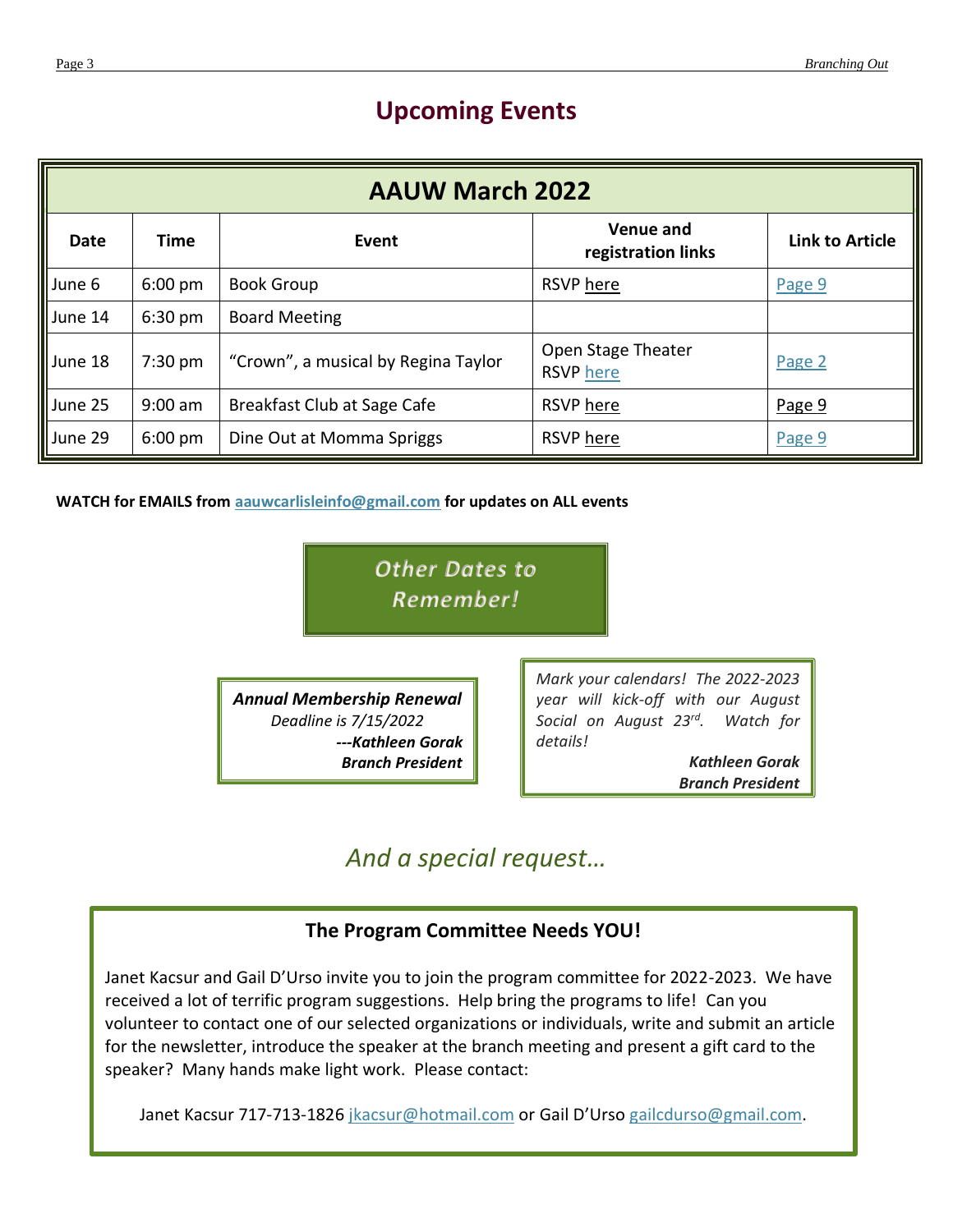# **Trailblazers 2022: It Takes a Village!**

When the chair suddenly became ill, a platoon of AAUW members rallied together to host our fourth annual Trailblazer Girls Recognition Event on Monday, April 11 at Carlisle High School. Special thanks to Ann Pehle for stepping in at the very last moment, and to Kathleen Gorak, Kate Elkins, Barb Attivo, Cherry France, Carolyn Freburg, and Lillian Wong for making this event a success.

Trailblazer honorees are selected based on good citizenship at school, enthusiasm for their CTE program, and academic competence. This year, we honored Aisling Golden, a junior in Culinary Arts, Madison Mock-Austin, a senior in Automotive Technology, Emma Ahl and Sophia Morrison, both seniors in Business and Marketing, Devin Shingler, a senior in Early Childhood Education, and Olivia Garman, Shayne Anne Ramos, Abby Rexroth,



Cheney Thompson, and Ashlynn Zimmerman, all seniors in Health Careers. We were so happy to present each of our honorees with certificates, designed by Peggy Jennings, and each of our seniors with stadium blankets sporting our branch logo with "Trailblazer" embroidered on them.

Our panel included Mary Gerard Carlton, owner of C-Luv Thrift Shop who discussed her journey, along with her partner George Kretzing, to the creation of a thriving shop in Carlisle's downtown. Kate Elkins, one of our own members, discussed her journey from social work to lamp restoration. She is now the proud owner of Lamp Doktor, a busy repair, restoration, and custom lamp home business. Kim Snyder shared her experiences

working as an LPN, surgical technician, and first surgical assistant with more than 25 years of experience in health care.

We extend a special thank you to Dr. Albert Parrillo, Director of Career & Technical Education, and to his assistant, Leigh Hamilton, for their help and support in the planning of this event for each of the last four years and to Chefs Carey Ehly and Bill Seros for providing the refreshments and to Cathy Seros for providing the flowers.

Since the April event, committee member Barb Attivo has graciously agreed to serve as Co-Chair of the Trailblazer project for 2022-23. Thank you, Barb!

> *Gail D'Urso Trailblazer Chair*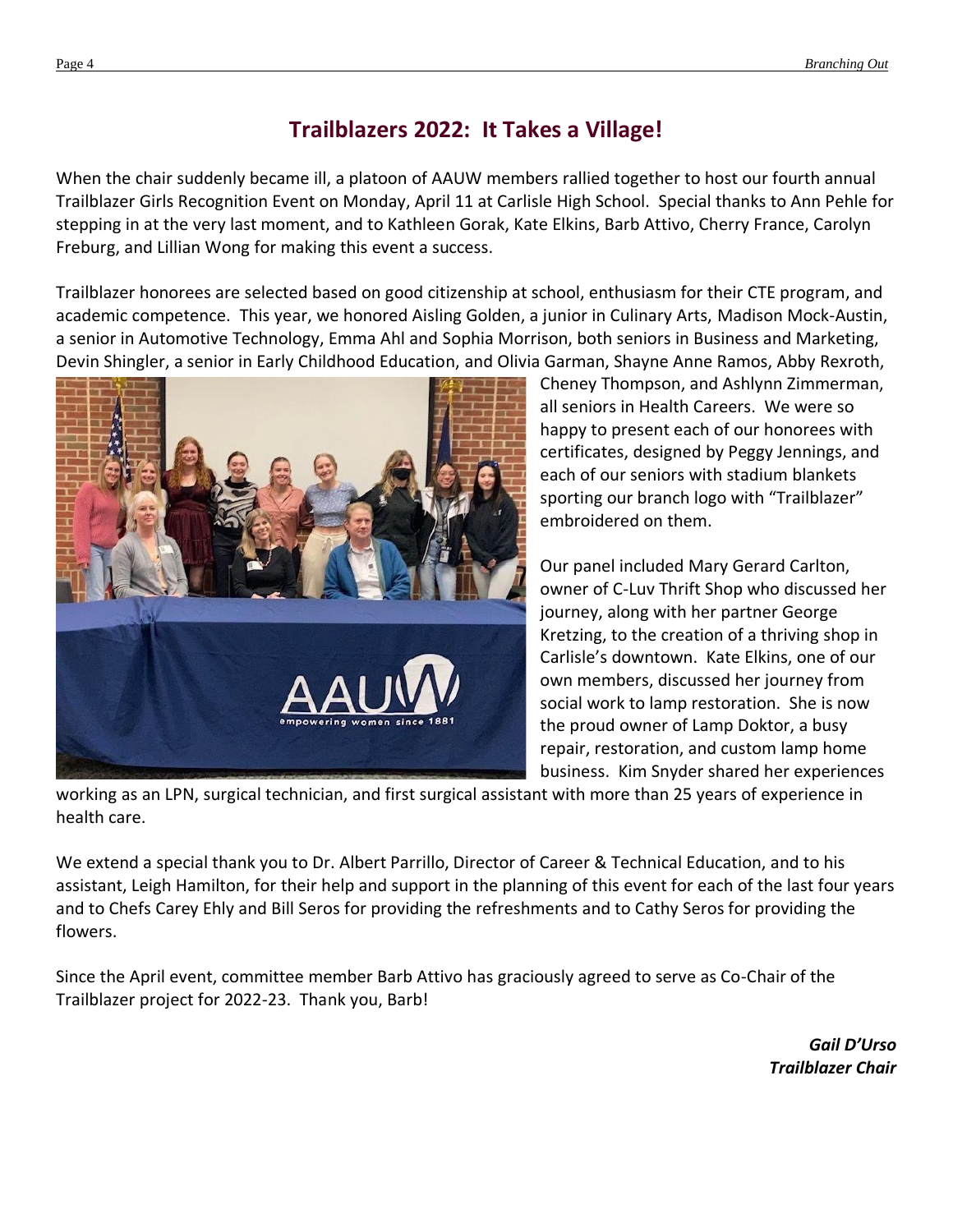# **2022 AAUW Pennsylvania Member and Achievement Awards**

## <span id="page-4-0"></span>**Pat Markowski** *(Continued from page 1)*

contacts the new member for an interview which is written up into an article and is published in the next newsletter. Information Pat collects in these interviews helps to identify particular skills and interests of our members, helpful information for the Nominating Committee or other branch leaders when looking for volunteers.

This year, for the second time, Pat served as Chair of the Nominating Committee. Recruiting willing members to do the work of our Branch Board is a formidable task!

Pat now heads up the Communications Team, overseeing the work of the newsletter editors, social media officer, webmaster and zoom master. This recent restructuring begins to help balance the workload between Branch President and other Board members, and Pat's new duties assume the largest portion of that restructuring.

Each spring, Pat writes the press release for *The Sentinel* about our Trailblazers Ceremony and honorees. Her masterful pen always results in a beautiful news article about this wonderful program, now in its fourth year, that shines a light on our Branch, our honorees, and on their teachers' pride in their successes.

Pat was also instrumental in the success of the Silent Auction at the 2022 August Social as a member of the AAUW Funds Committee, despite a Covid resurgence and personal risk.

Over the years, since joining the Branch, Pat has always found a way to generously lend a hand and carry a load of the work of AAUW Carlisle whenever the call goes out for volunteers - for the Program Committee and for voter registration tables, to name but two examples. She is also ever willing to answer the call as a mentor when asked to share some of the wisdom from her decades of leadership experience as an accomplished executive in for profit and nonprofit organizations.

Pat's work often goes unnoticed by members of the Branch as she is usually the calm presence in a flurry of Branch activities. It is her meticulous work, however, that keeps our membership informed and ensures that our Branch is noticed by the larger Cumberland County community including prospective new members. She is truly a consummate professional in all she does, a deft wordsmith, ever dependable and kind, and an allaround inspiring, outstanding woman.

## **Member Making a Difference – Beth McKinley**

The Member Making a Difference Award honors a member for outstanding service during the past year.

Beth assumed leadership of the Diversity, Equity, Inclusion, and Belonging Committee which had been an unfilled position for at least three years. Once the Committee was assembled, they conducted an external audit of 23 community partners. The Committee compiled the information collected from the various partners and presented a 12-page report to the Board. This professional product is a praiseworthy piece of work. The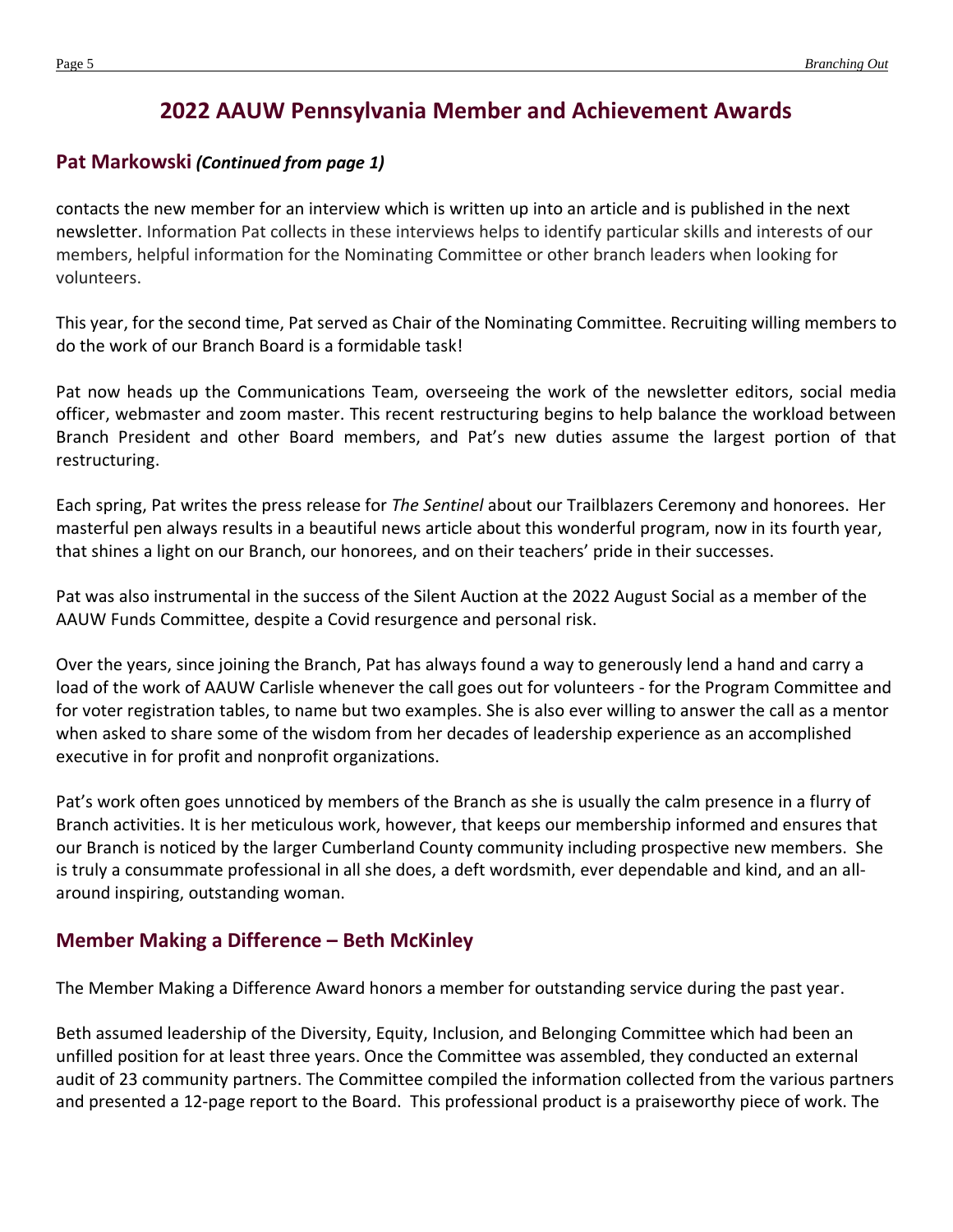Committee, under Beth's leadership, completed the outside audit, which yielded extremely positive results for our Branch, in a timely and thorough fashion.

Under Beth's leadership, this Committee also planned and conducted a series of four "Listening Circles," opportunities for members to consider topics that sometimes make people uncomfortable. Attendance at these virtual events was consistently quite good; members were interested in learning more about and discussing these topics.

Going forward, Beth plans to lead the Branch in considering DEIB issues in all of our documents and work, including future "Listening Circles."

As the first DEIB Chair in branch history, she is traveling unchartered territory and negotiating a difficult, complicated, and volatile subject with care and grace.

## **Named Gift Honorees (5)**

For this award, the Branch contributes to AAUW Funds in the name of members recognized for service to the local Branch through leadership, commitment, or innovative support

## **Wendy Armour Dickinson**

Our long running Interest Groups offer the same important social interactions for members during these times of isolation as have the Kaffeeklatschs and Community Activities events. As Chair of the Interest Groups, Wendy's abiding commitment to organizing and facilitating Book Club, while coordinating Breakfast Club and Dining Out, is the linchpin of this whole operation. Each of these programs speak to a different segment of our membership allowing them to pick and choose what works for them. Policy is important, but so is camaraderie!

Wendy has served as Branch President and Past President as well as State President while maintaining membership in both the Carlisle and Harrisburg branches during part of that time.

#### **Barb Attivo**

Barb continues her Branch leadership service, following two terms as Finance Vice-President, in the roles of STEM co-chair and as a member of the Governance Committee. Barb is faithful to AAUW's mission of advancing equity for women and girls. She, along with Lillian Wong, is leading the effort of establishing a Branch partnership with CASD in the new "Girls in Engineering Club" at Lamberton Middle School.

## **Becky Morganthal**

Along the same lines as Community Activities and Interest Groups, the Kaffeeklatsch, created by Becky as AAUW Funds Chair, offers the same important interaction during these times of isolation. These fun, social and cleverly profitable gatherings helped reconnect members to each other this summer before we resumed in person programming. The Kaffeeklatschs also speak to different segments of our membership allowing them to pick and choose what events worked for them. Policy is important, but so is camaraderie!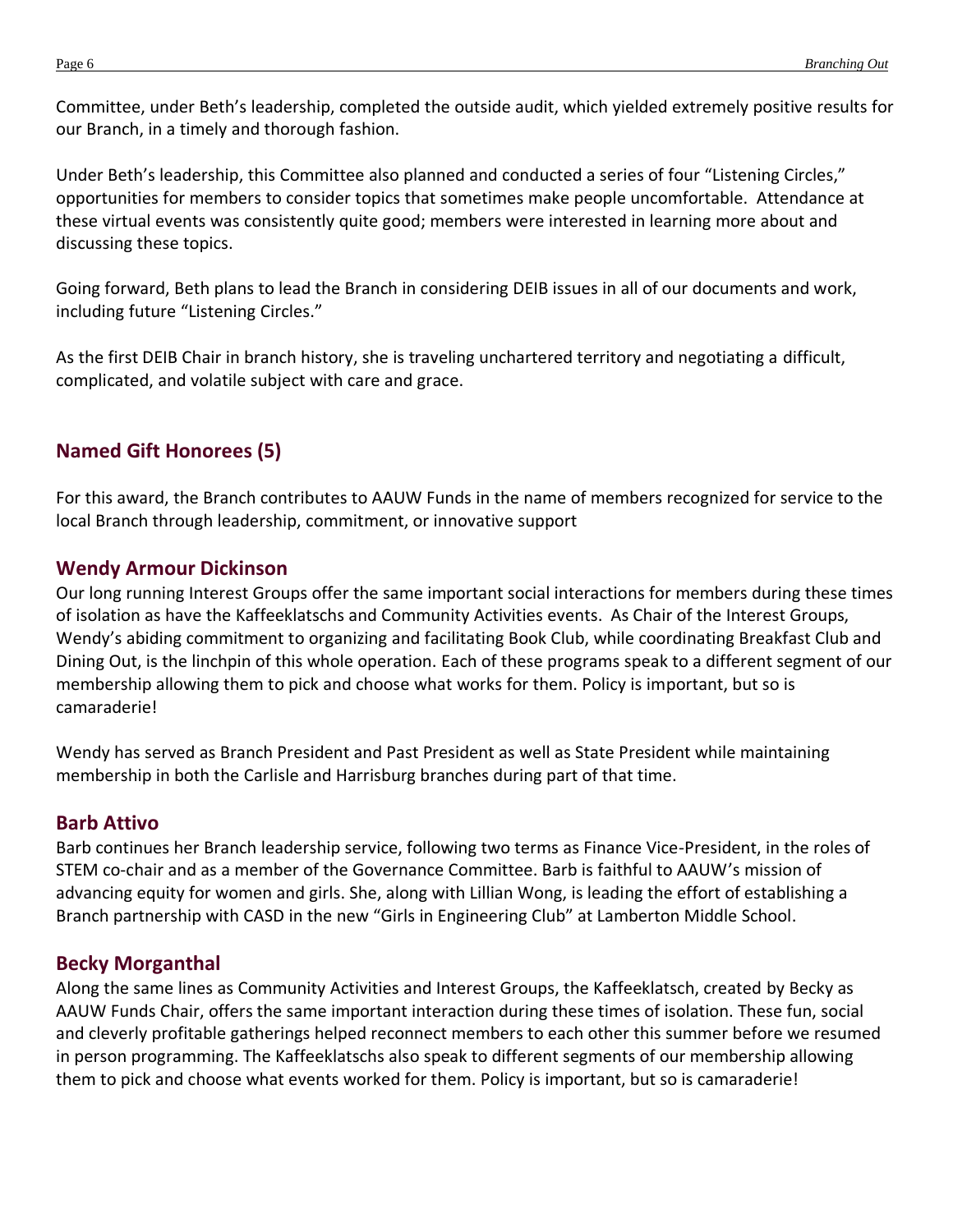Becky's fundraising acumen has been on full display throughout all of the Funds' Committee initiatives - the Kaffeeklatschs, the August Social Silent Auction and the Holiday Brunch opportunity. In 2022, Becky will launch

the Scholarship appeal, the Scholarship Banquet opportunity and provide organizational support to our summer Branch Yard Sale.

Becky has served as Branch President, Past President and the 95th Anniversary Celebration Chair, as well as the President of Rotary Club.

#### **Katie Perkowski**

Katie confidently assumed a solo role this year as our Public Policy Chair and determinedly continued the robust public policy work that her committee is known for despite the pandemic. She organizes community events such as our voter registration booth at Harvest of the Arts as well as initiating collections for Community CARES and the YWCA Pad Pantry.

Katie also serves on the DEIB Committee and worked at the Welcome Expo at Carlisle Barracks, recruiting new members. This past summer, Katie volunteered with the SPY Program run by AAUW member Jeanna Som.

## **Cindy Sutton**

Cindy has planned terrific, informative, fun activities during the most challenging public health crisis of our lifetimes. Her research uncovered hidden gems and new places of interest to our members. These included a historic walking tour conducted by the Dickinson College House Divided Project, a visit to the Cumberland County Historical Society's special exhibit, "A Woman's Place: The Changing Role of Women in Cumberland County," and a fantastic visit to the Bower Native Plant Garden and Sculpture Park in Shermans Dale.

Cindy has served as Branch President, Past President and Secretary, and currently serves on the Scholarship Committee. This spring, Cindy will begin working on preparations for the AAUW Funds Committee Branch Yard Sale.

## **AAUW Pennsylvania Achievement Awards**

In addition to the awards given to individual members, AAUW PA also recognizes the achievement of branches. This year, the Carlisle Branch was awarded AAUW Pennsylvania Achievement Awards in the following three categories:

- in recognition of our "Per Capita Giving" (\$90.30);
- as the "Top Branch Governance and Sustainability" fund (\$500); and
- in recognition of "Total Giving" (\$7,856).

*Kathleen Gorak Branch President*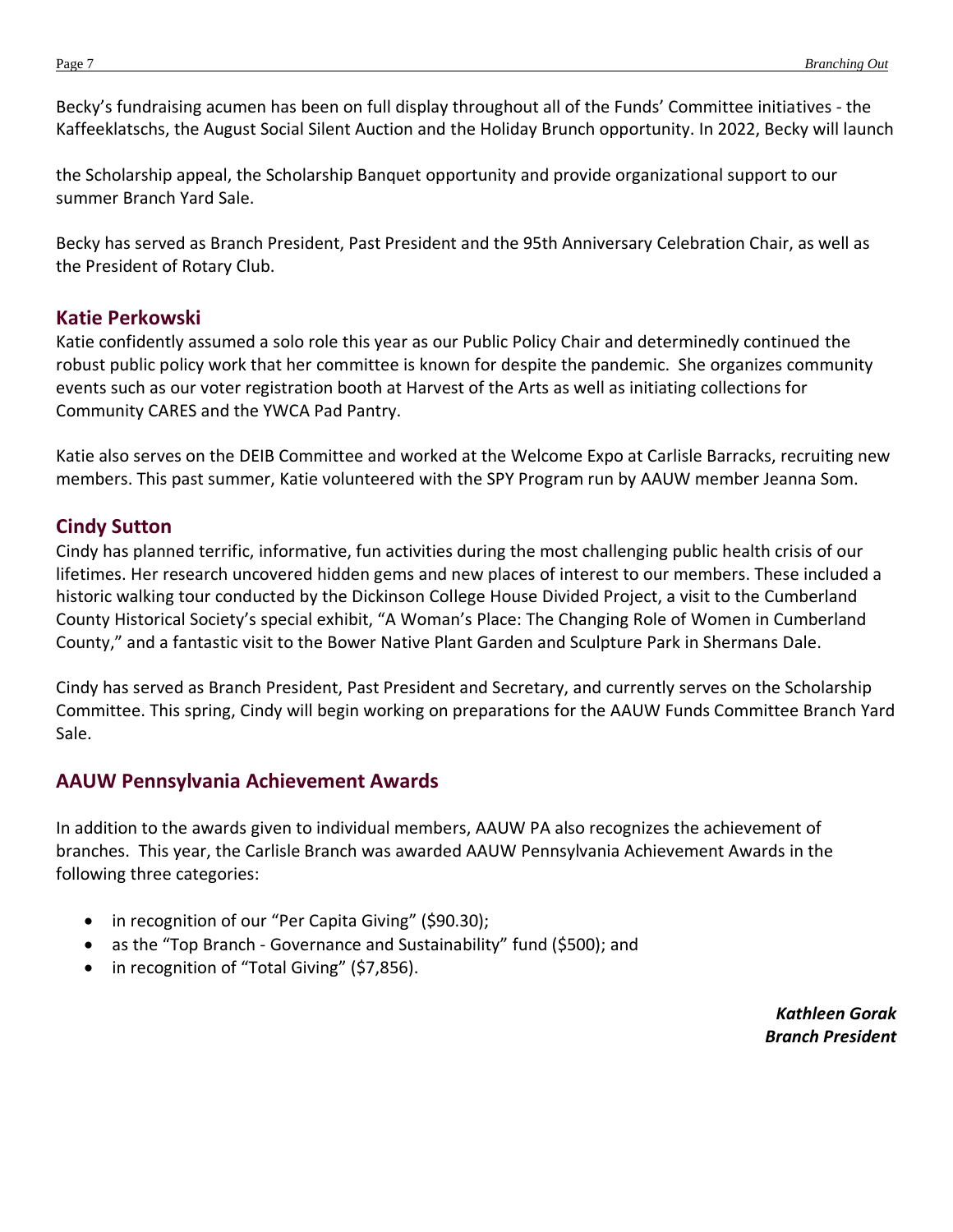## **Beyond Suffrage a Success!**

After three years of planning with ten community partners and a long pandemic delay, our women's economic security forum, **Beyond Suffrage: Reclaiming the Future,** was held on May 5.

Twelve speakers and expert panelists spoke to the many barriers women face competing in today's economy which were only magnified by the pandemic. Over 50 attendees enjoyed enlightening presentations and animated breakout sessions.



There will be much more to report in the



future as we prepare our white paper and equity quilt to be presented to legislators. For now, I'd like to express my

gratitude to all of the partners who participated in the extensive planning and execution of the event.

But I am especially grateful to the AAUW Carlisle members on the organizing committee who I called the A Team: Nancy Sigrist, Cherry France, and Gail D'Urso. Without them, this would not have been possible. As we had to manage

many moving parts and changing circumstances, their support and dedication were invaluable!!

I'd also like to thank Katie Perkowski for her terrific job as moderator, Ann Pehle for her welcome remarks, and those who stepped up to assist during

the event including Cindy Sutton, Pat Markowski, Virginia Mauk, Carole DeWall, Stefanie D'Amore.



*Kate Elkins Beyond Suffrage Chair*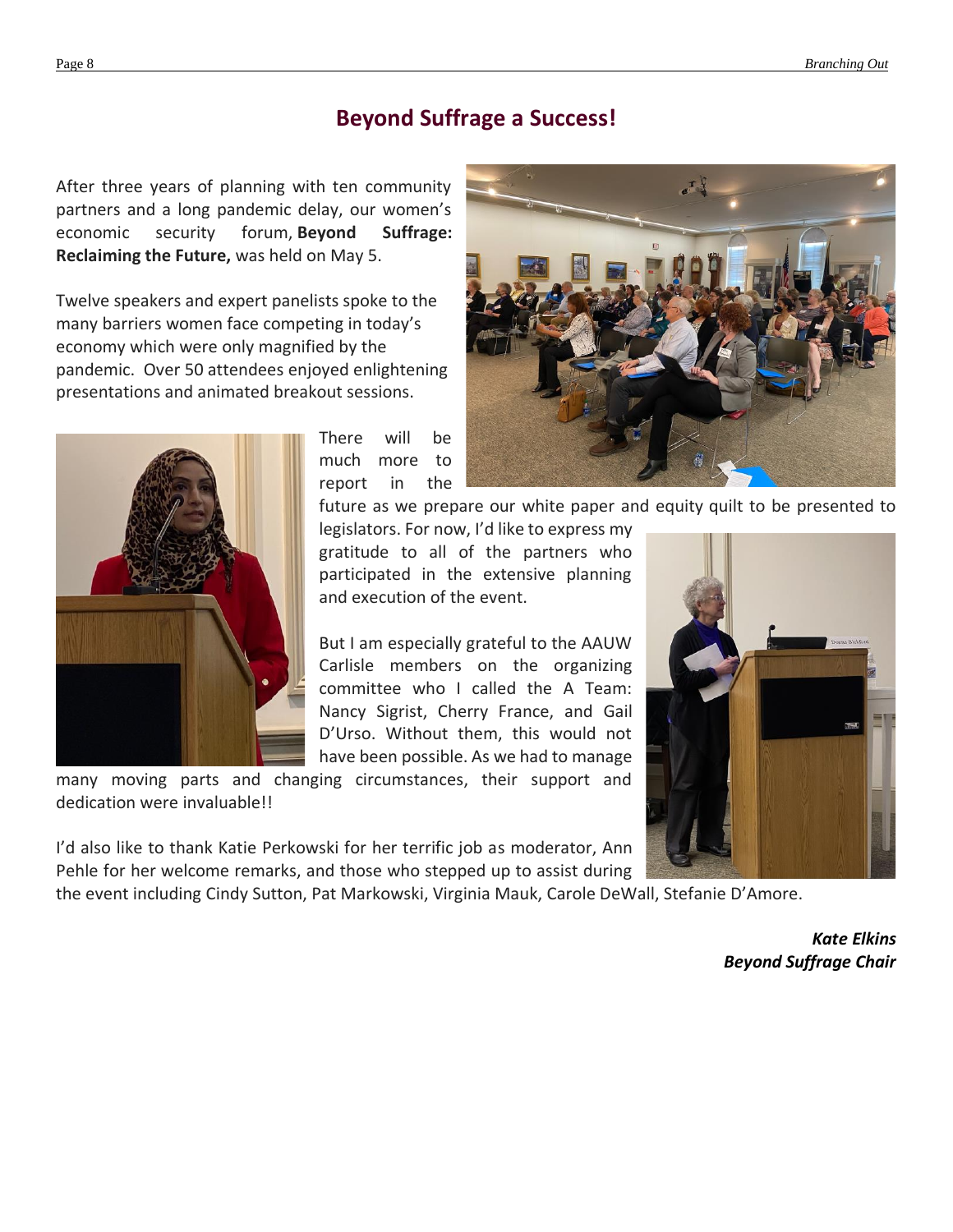## **RALLY FOR REPRODUCTIVE RIGHTS**



On Saturday, May 14th, I attended the Harrisburg "Bans Off Our Bodies" rally on the Capitol steps along with thousands of other women and men of all ages who came together in support of reproductive rights for women. AAUW CEO Gloria Blackwell sent emails to members across the country earlier in the month encouraging each of us to find a rally to attend in our own communities. The Harrisburg rally was but one of 400 other rallies across the nation planned after a Supreme Court draft opinion overturning Roe vs. Wade was leaked. Governor Tom Wolf and representatives of Planned Parenthood, religious communities and other reproductive right advocates spoke at the rally on the Capitol steps.

For more information on where AAUW stands on reproductive rights see: [https://www.aauw.org/resources/policy/position-repro/.](https://www.aauw.org/resources/policy/position-repro/)

> *Kathleen Gorak Branch President*

The *Program Committee* is looking for members to provide *refreshments at the September 27, March 28, and May 23 Branch Meetings for the 2022 - 23 year*. You will coordinate with other members who have already signed up for those dates. Contact Gail [\(gailcdurso@gmail.com\)](mailto:gailcdurso@gmail.com) if you can help. Thanks in advance.

*Janet & Gail*

#### **INTEREST GROUP ACTIVITIES**

**Wendy Armour Dickinson, Interest Group Chair**

## <span id="page-8-0"></span>**Book Group**

Selection of Books for 2022 - 2023 - 6:00 pm at Fiddler's (1 Mayapple Drive) on June 6.

## **Breakfast Club**

9:00 am at Sage (22 West Pomfret) on June 25

## **Dine Out**

6:00 pm at Momma Spriggs (160 York Road) on June 29

If you are interested in joining one of these groups or starting one for another activity, please contact Wendy Armour Dickinson (717) 514-3322 for phone or text OR [warmourdickinson@hotmail.com\)](mailto:warmourdickinson@hotmail.com).

> *Wendy Armour Dickinson Interest Group Chair*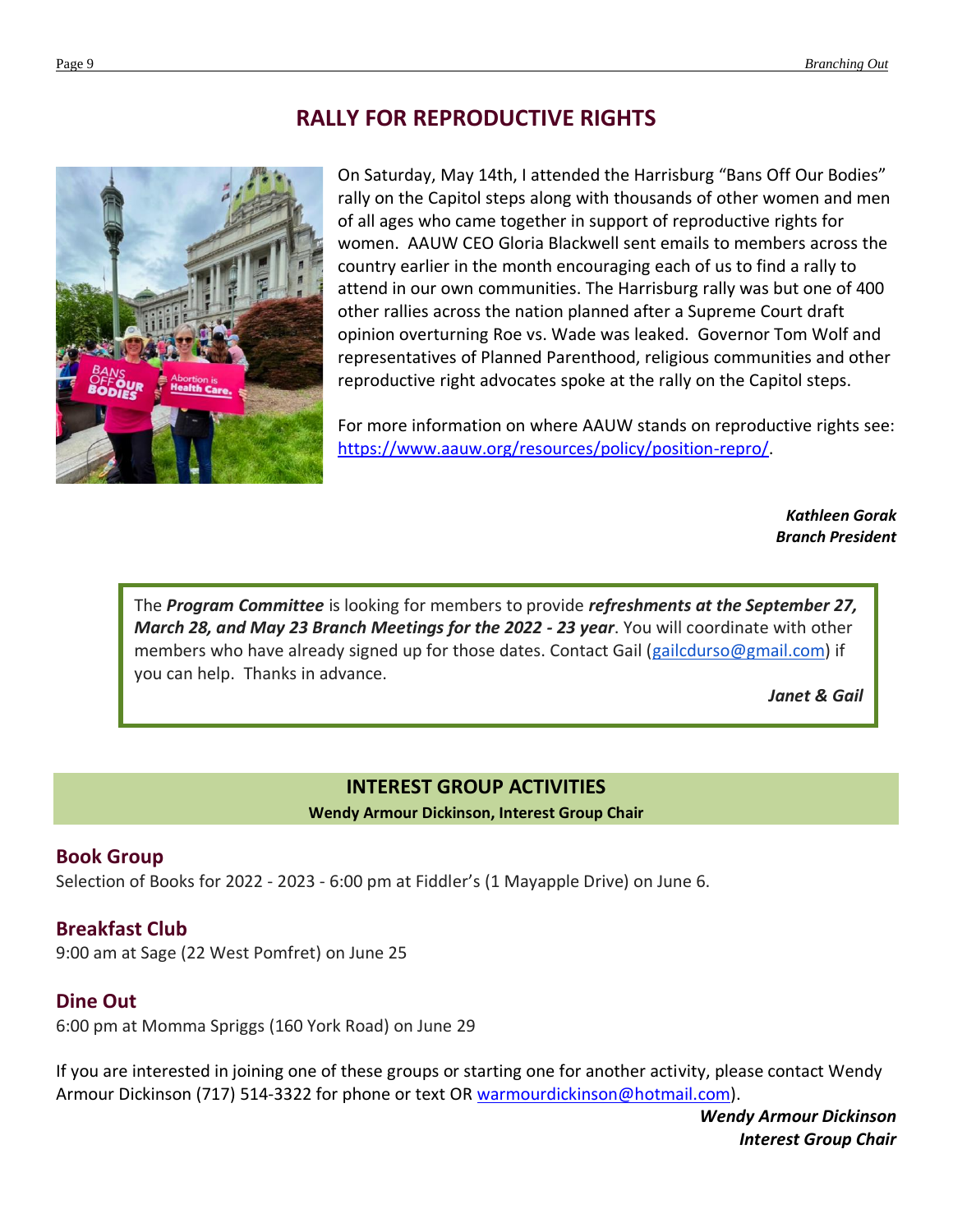#### **YOUR MEMBERSHIP MATTERS**

**Gail D'Urso and Virginia Mauk, Membership VP** 

# **AAUW Carlisle Membership Renewal Update**

AAUW National has updated the process for renewing memberships. Their new process puts you in the driver's seat, giving you the opportunity to both renew your membership and update your information. Why is this better? Because, as you renew, you will double check your name, address, email, phone number and degrees, ensuring your information is correct. Yearbook Editor, Mary Brunski, will then pull this verified information to create the 2022-23 AAUW Carlisle Yearbook. The Yearbook is your resource for all things AAUW Carlisle-members, programs and more!

The new process goes like this:

- 1. Log on to [www.aauw.org](http://www.aauw.org/) and click the "log in" tab.
- 2. If you have not previously created an account and updated your password, then click "RESET PASSWORD."
- 3. Head to your email and open the email to reset your password. Click the link and create your password and press "SUBMIT." Once you have created and submitted your password you will immediately be directed to the "Personal Snapshot" of your AAUW information where you can RENEW your membership.
- 4. Click "RENEW" and verify your information, including degrees. Continue to press NEXT until you are asked to select type of membership (Lifetime or National). Select one and click NEXT.
- 5. Add your Branch and State by scrolling down to PA2011 (Carlisle Branch Dues) and select the dot. Click NEXT.
- 6. The next screen will have PA (Pennsylvania State Dues) preselected. If not, be sure to select the PA dot. Click NEXT.
- 7. This will direct you to the Check Out page. Select your payment (pay now-new credit card) and enter your credit card information. Click SUBMIT.
- 8. A new screen with your payment information, "Order Summary" will pop up for you to print. You will also find a receipt in your email from [infosf@aauw.org](mailto:infosf@aauw.org) with your payment information.

Easy-peasy! If you do have questions, feel free to contact Virginia Mauk at 240.338.2862 for assistance.

*Gail D'Urso & Virginia Mauk AAUW Carlisle Membership Co-Chairs*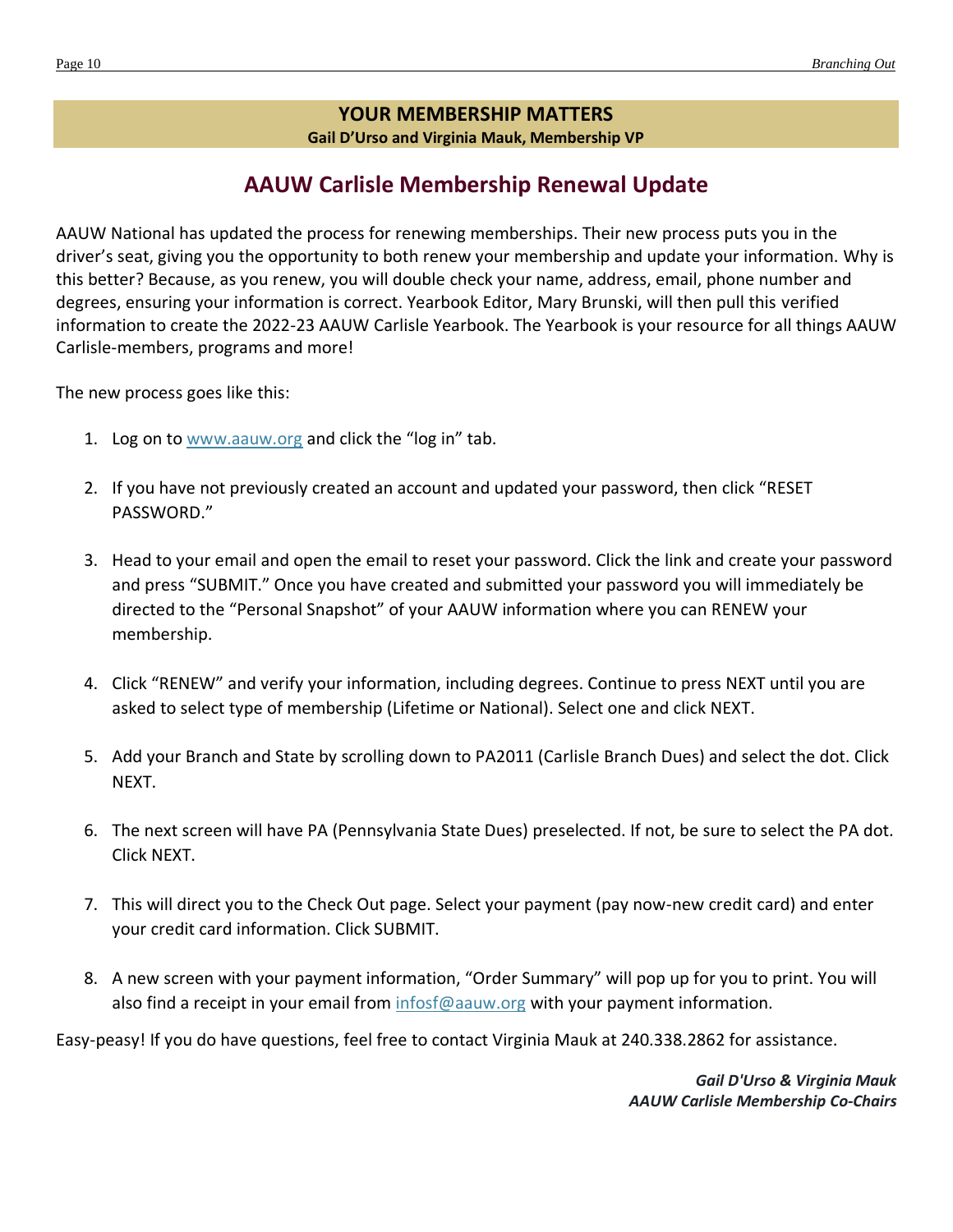## **AAUW FUNDS**

**Becky Morgenthal, Chair**

## **AAUW Fund Scholarship Awards Banquet – Opportunity Results**

At the April 26<sup>th</sup> Scholarship Awards Banquet, the membership supported the first opportunity fundraiser for the 2022-2023 Scholarship fund by raising \$300. The Fund committee thanks Cindy Sutton for her donation of the beautiful flower arrangements as our opportunities. Our Branch has supported the Scholarship Program for over 20 years. We can be proud of our commitment to support continuing education for women who need our financial support.

Enjoy the summer. Watch for the Opportunity fundraiser details for the August Branch meeting.

*Becky Morgenthal AAUW Fund Chair*

#### **YEARBOOK Mary Brunski, Editor**

## **AAUW Carlisle Member Yearbook Updates**

It's time again to update our Yearbook. Please review the printed or on-line version of the Yearbook and let Mary Brunski - [mbtexaspa@gmail.com](mailto:mbtexaspa@gmail.com) (or 717-385-7160) know of any changes. I will be honoring the July 15 membership renewal deadline in order to minimize the last minute changes before getting it to the printer. I ask that any changes be submitted no later than July 15<sup>th</sup> so that I may get the formatting correct and layout done. After that deadline, only the online version will be updated.

> *Mary Brunski Yearbook Editor*



#### **Just a friendly reminder…..**

As is AAUW Carlisle's summertime tradition, we have combined June/July in this edition of the newsletter. Our next publication will be in August. Watch for email updates should there be events over the summer not shown here. Happy summer everyone!

> *Nancy Sigrist & Stacey Gatch Newsletter Editors*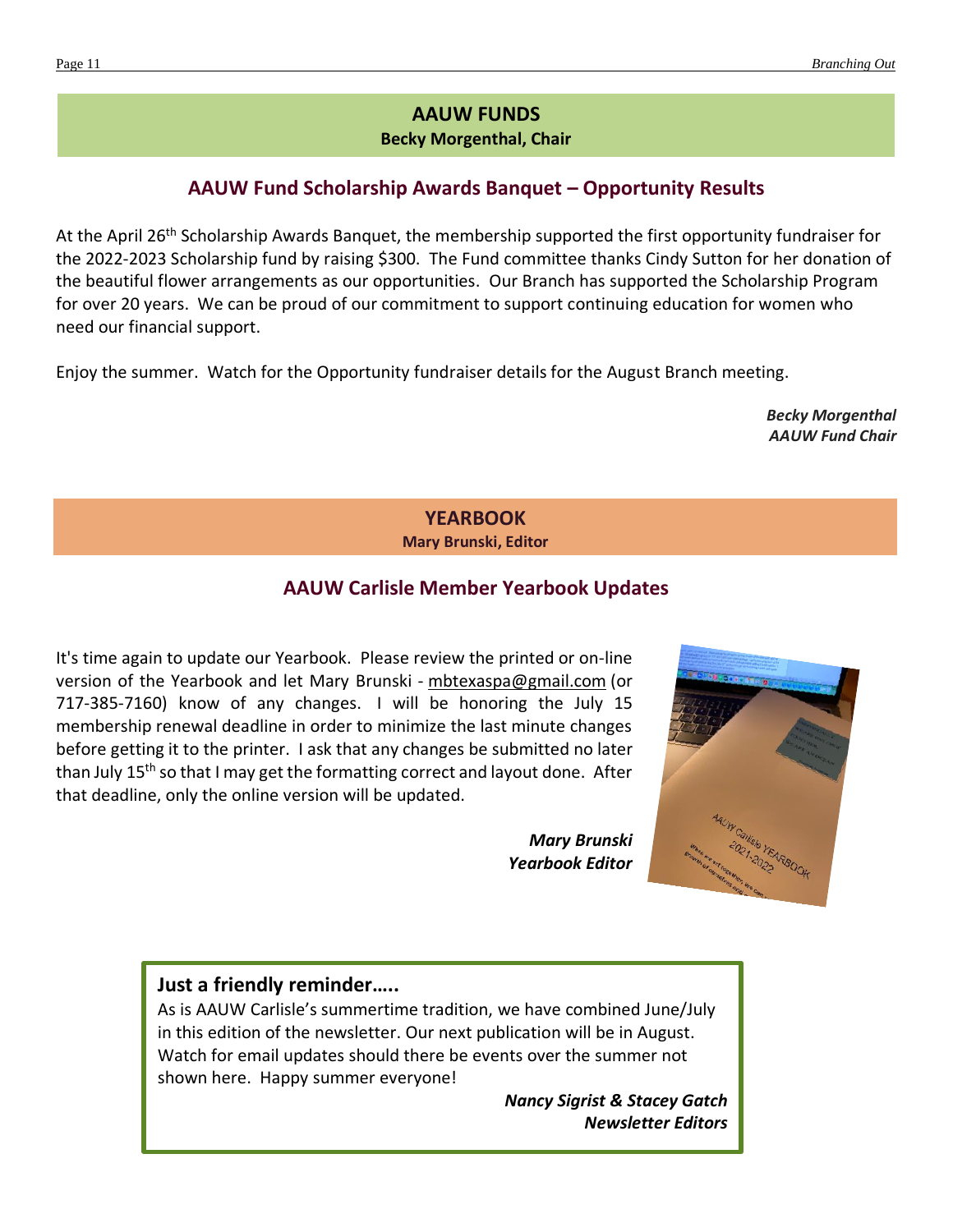## **PUBLIC POLICY COMMITTEE**

**Katie Perkowski, Chair**

# **Gateway to Equity Award Winners**

#### <span id="page-11-0"></span>*(Continued from page 1)*

children while their parents were at work. In response to the rising need in the community, under Som's direction SPY branched out to four locations in the summer of 2021, expanding total enrollment to 157 students.

Every summer, impressive positive outcomes are reported for SPY students with over 80% of campers showing improvements between pre and post camp reading and math testing scores. In addition to academic programming, students receive breakfast and lunch, beginning swim instruction, enrichment programming, books to take home and keep, and school supplies to begin the school year.

*Manal El Harrak* is a recipient of the 2022 AAUW Gateway to Equity Award for her work at Sadler Health Center reducing health disparities. while expanding services and access to affordable, high quality health care for the community during a pandemic.

Ms. El Harrak assumed the role of Chief Executive Officer for Sadler in the fall of 2019, having previously served as Chief Operating Officer. Under El Harrak's leadership Sadler provides comprehensive primary care, dental care and behavioral health services at its facility in downtown Carlisle and dental care at its Perry County location to nearly 10,000 patients a year.

El Harrak led Sadler through the challenges of the COVID pandemic, pivoting to serve the needs of their patients and community by administering tests and vaccines to thousands of community members. In response to COVID-



19's exacerbation of healthcare disparities and the ongoing needs of the growing underserved, uninsured, and immigrant populations within Cumberland County, El Harrack spearheaded a campaign to open a new facility in eastern Mechanicsburg that will offer comprehensive and culturally competent care to approximately 4,000 patients in the first year and 8,000 patients in subsequent years.

Eastern Cumberland County is home to 25,917 (2018) low income residents accounting for 18% of the total population. Additionally, 16% represent a population made up of racial and ethnic minorities. In 2018, an estimated 5,711 people in this part of the county were uninsured, yet only 695 were identified as receiving care, leaving more than 88% of these uninsured patients underserved or without access to care. Sadler's new health center will offer primary care for pediatric and adult patients, dental care, behavioral health services, insurance enrollment and Medication-assisted Treatment for substance use.

> *Katie Perkowski Public Policy Chair*